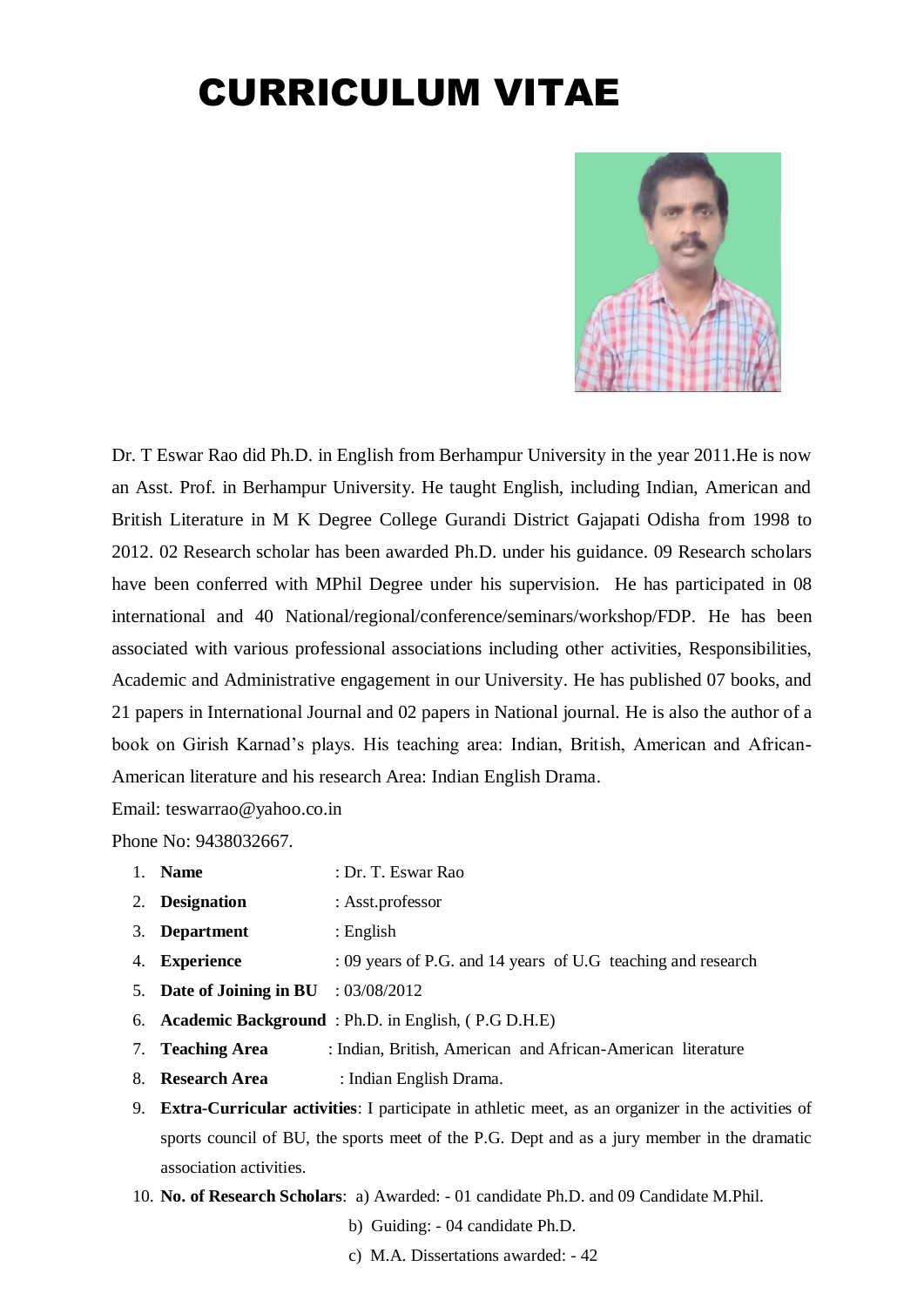- 11**. Articles in Peer Reviewed Journals**: 23
- 12. **Book Publications**: 07
- 13**. No. of paper presented in Conferences/ Seminars /National/International/FDP**: 40
- 14. **On-going work** : Finalizing the outline of a book on Indian English Drama.

## **Articles in Peer- Reviewed Journals:-**

- 1) T Eswar Rao*. Eugene O'Neill and Girish Karnad: A comparative study in use of myth* UGC Care list Journal Kalyan Bharati Kolkata, West Bengal. ISSN-0976-0822. 2021.
	- *2)* T Eswar Rao. *National Identity and Post truth in Arundhati Roy's The Ministry of Utmost Happiness.* Lang Lit An International Peer-Reviewed Open Access Journal, Latur (MS) India, with impact factor 5.61. ISSN-2349-5189. 2021.
	- 3) T Eswar Rao. *Woman and Climate Change in Barbara Kingsolver's Flight Behaviors.* The Creative Launcher an International, Open Access, Peer Reviewed, Refereed, E-Journal in English, RadhaKunj Colony, Bareilly, Uttar Pradesh. Vol. V & Issue VI ISSN-2455-6580, February-2021.
- 4) T Eswar Rao*. Realism in the selected plays of John Osborne and Arnold Wesker: A study*. International journal of Advanced Multidisciplinary research.2348-7666, 2020.
- 5) T Eswar Rao. *The journey from Romanticism to Modernism in Telugu poetry.* Indian Journal of Language and Literary Criticism.ISSN-0975-0509168, 2019.
- 6) T Eswar Rao *Re-Inventing Tradition: A Study of Girish Karnad's Plays* International Journal of Creative Research Thoughts (IJCRT) ISSN-2320-28821801387, 2018.
- 7) T Eswar Rao *The Role of Drama as an Effective Tool in Teaching & in Communicative English,* International journal of applied social science ISSN: 2394-140562754 2016.
- 8) T Eswar Rao**.** *Tess, A Novel of Naturalism* International journal of Academic Research voice of intellectuals ISSN: 2348-7666, Vol-3, Impact factor: 3.075, Feb, 2016.
- 9) T Eswar Rao**.** *The evolution of Direct and Indirect Speech In George Bernard Shaw's plays and its impact in English literature* International journal of academic research voice of intellectuals ISSN:2348-7666 2016.
- 10) T Eswar Rao *the Dogma of Casteism in Girish Karnads Play Tale-Danda* nuances A journal of humanistic EnquiryISSN-2395-0943 2016.
- 11) T Eswar Rao *Contemporary Indian drama in English: A study in social context pages* Research journal of Berhampur university ISSN -2250-1681 2015.
- 12) T Eswar Rao *Untouchabilityisa Blot on Hinduism" Mulk Raj Anand's Untouchable Page-*International journal of applied social science ISSN: 2394-1405 2015.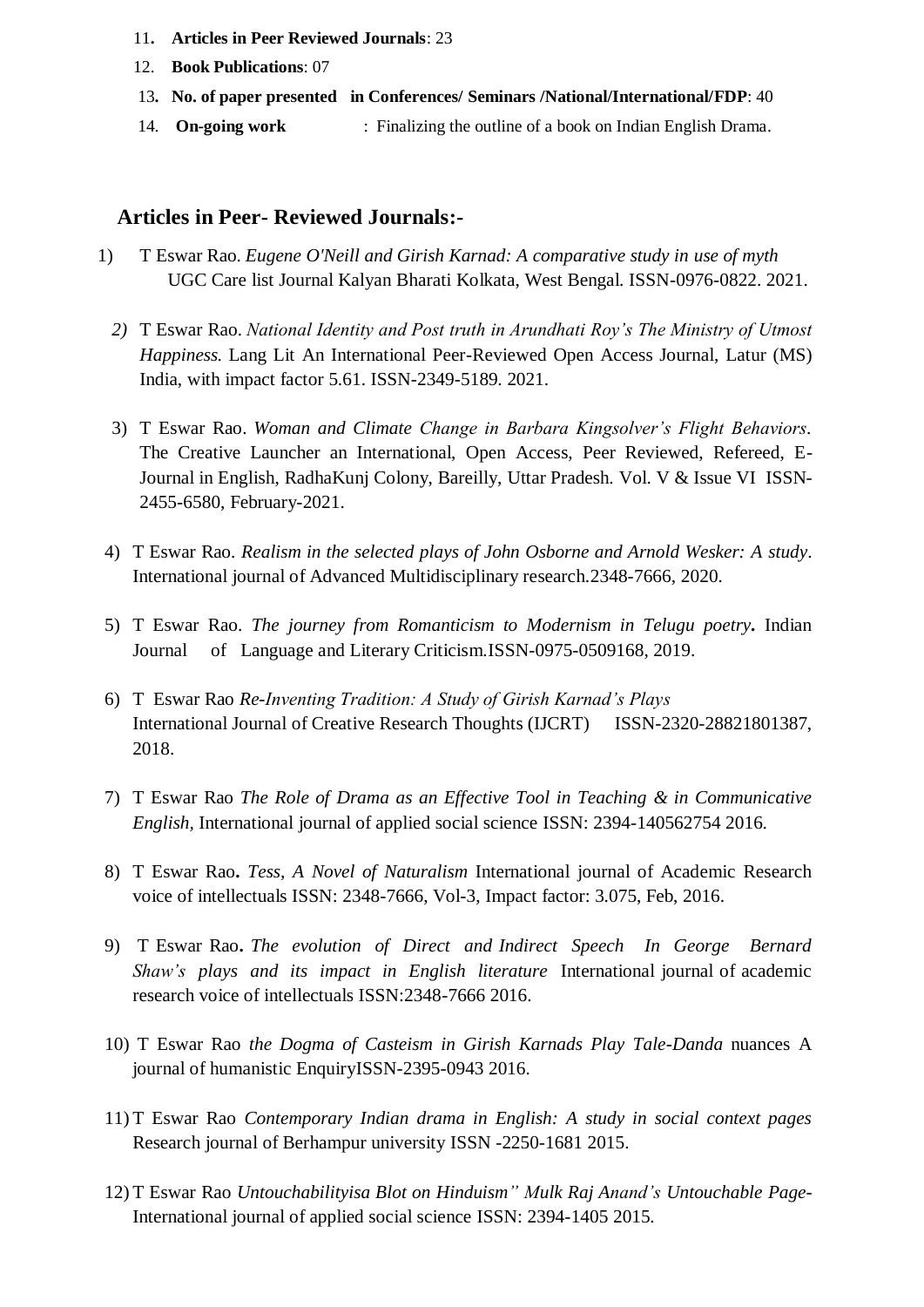- 13) T Eswar Rao*. The Elements of Imperialism as Explored in Heart of Darkness* New Literary Horizons ISSN: 2278-8255, 2015.
- 14) T Eswar Rao**.***A study of psychotic marriage relationship in the play of John Osborne's look back in anger,* the literary herald ISSN: 2454-3365, 2015.
- 15) T Eswar Rao**.** *E.M. Forster's A Passage to India Supports the Liberal Humanist Tradition Global* Journal for Research ISSN No. 2277-8160, 2014.
- 16) T Eswar Rao**.** *The Way of the World Congreves the Charge of Immorality,* The research series shrinkhala ISSN: 2321-290X 2014.
- 17) T Eswar Rao *Saul Bellow: Quest for Self and Identity the Adventures of Augienmarch Critical* space ISSN N0- 2319-3689 2013.
- 18) T Eswar Rao *Henry David Thoreau's Treatment of Nature in Walden Indian* journal of applied research ISSN No. 2249-555X, 2013.
- 19) T Eswar Rao**.** *The Issue of Identity Crisis: A Study of Hayavadana of Girish Karnad*  Indian Streams Research Journal ISSN NO-/2230-7850, 2012.
- 20) T Eswar Rao*. Manoj Das: A Bilingual Literary Genius Rock* pebble ISSN NO-0975, 2012.
- 21) T Eswar Rao**.***A New Light on the Plays of Girish Karnad,* Contemporary Discourse ISSN No. 0976-368, 2012.
- 22) T Eswar Rao**.** *Mythical Elements in Indian Plays: A Study of Naga Mandala of Girish Karnad* Orissa review vol no- LXVIII, ISSN: 0970-8669, 2011.
- 23) T Eswar Rao*. Indian Folklore and Modern Theater*, Rock pebble .ISSN:0975-0509 2011.

#### **Book Publications:-**

1) T Eswar Rao *.*The New Thinking: God, Nature and Man in R.W.Emerson's Nature Page No-248 – 255, Environment and culture in the Anthropogenic, ISBN No: 978-93-89615-47-0, 2020.

2) T Eswar Rao*.* Contemporary Indian Theatre: Nationhood and Performance, Page – 306 – 314, Performing the Nation: Memory and Desire in Contemporary Literature .Bird Nest Publisher, ISBN No: 978-81-932167-3-5, 2019.

3) T Eswar Rao. Empowerment of Women: A Marxist Feminist Understanding, Page No- 68 – 81, Women Empowerment: Theory and Praxis, Imperial Edusystems, ISBN No: 978-81- 934214-6-8, 2018.

4) T Eswar Rao. Dr. B R Ambedkar: The Apostle of Human Rights Page-153-160 Education Development and Tribal Woman: S.K. Book agency ISBN No: 978-93-8315-898-0, 2017.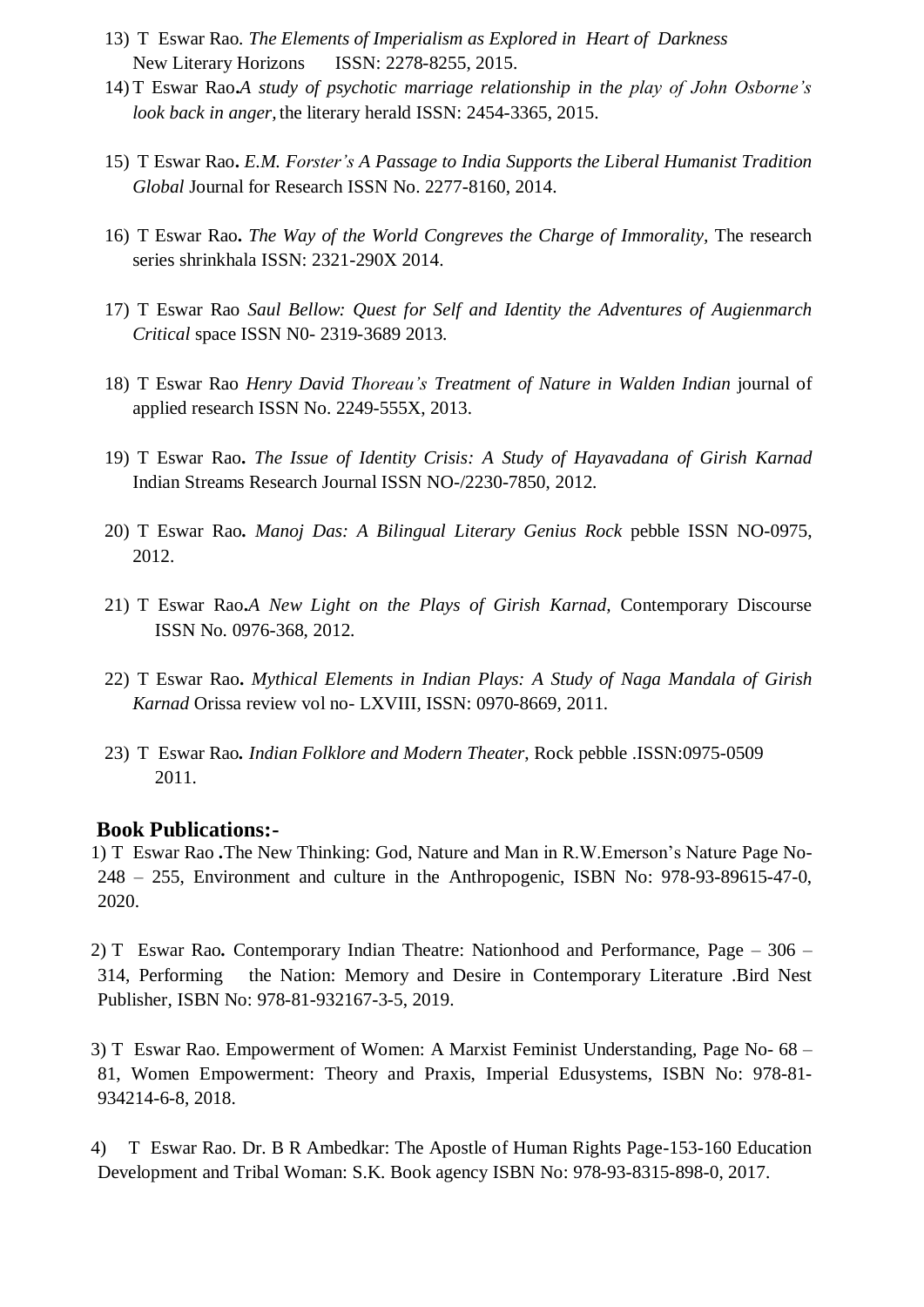5) T Eswar Rao. Eco-centric Dimension in Thoreau's Walden Page-87-97, Re-Thinking Environment, Literature, Ethics, And Praxis. Author space ISBN No: 978-93-5207-466-2, 2016.

6) T Eswar Rao. English Medium Education: The Malady and The Remedy.Page-125- 127,Teaching Of English In India Today : A New Perspective ,The principal S.KC.G (AUTO) College ParalaKhemundi, Gajapati Odisha, ISBN No. 978-93-5067-915-9, 2012.

7) T Eswar Rao. A Study of Folk Elements in The Plays of Girish KarnadbPage-1-168, Rock Pebbles Publication ISBN No. 81-88862-01-0, 2011.

# **Papers presented in Conferences/ Seminars/ National/ International/ FDP:-**

- 1) **S**hastri Indo-Canadian Institute(SICI) Golden jubilee international conference on Electronic textual cultures: A study of Digital literature and literature in digital spaces organized by dept. of Indian and World literatures, EFLU University, Hyderabad from  $9<sup>th</sup>$  to  $12<sup>th</sup>$  march 2021.
- 2) One day international virtual seminar on conflation of English Language Teaching & Literature organized by the dept. of English, Mepco Schlenk Engineering college (Autonomous) Sivakasi on 20.03.2021.
- 3) National level one week FDP webinar on creating perspectives Media & Journalism at Lala Lajpatrai College Mumbai , BMM and BAMMC Department in collaboration with University of Mumbai. From  $16<sup>th</sup>$  May -22<sup>nd</sup> May 2020.
- 4) One week online national level FDP organized by department of commerce ST. Claret College Bangalore on Research Methodology using SPSS & Art of writing a Research proposal. From June 15<sup>th</sup>-June 20th 2020.
- 5) One week FDP on "Literary Criticism" Organised by PG Dept. of English, TVUCAS ,Kallakurichi Tamil Nadu India ,606202. From 30<sup>th</sup> July to 5<sup>th</sup> August 2020.
- 6) Women and Climate change in Barbara king Solver Flight behavior. International Conference on Development, Environment and Sustainability.P.G Department of Economics Berhampur University International 22-23 Feb 2020.
- 7) The New Thinking: God, Nature and Man in R.W.Emerson's Nature. International Conference on Environment and Culture in the Anthropogenic and Poetry.P.G Department of English Berhampur University. International 1-2 December 2019.
- 8) A Classical Cultivation of Rasa through Abhijan Sakuntalam.National level seminar on Revisiting Classis of Indian Literature. Department of English, Gopalpur College. National 2019-20.
- 9) Change of Poetic Style in Telugu Poetry From Romantic Tradition to Modernist Tradition, Two Day National Seminar on Culture through the Ages,P.G Dept. of History, Berhampur University, Bhanja Bihar National 26<sup>th</sup>, 27<sup>th</sup> February, 2019.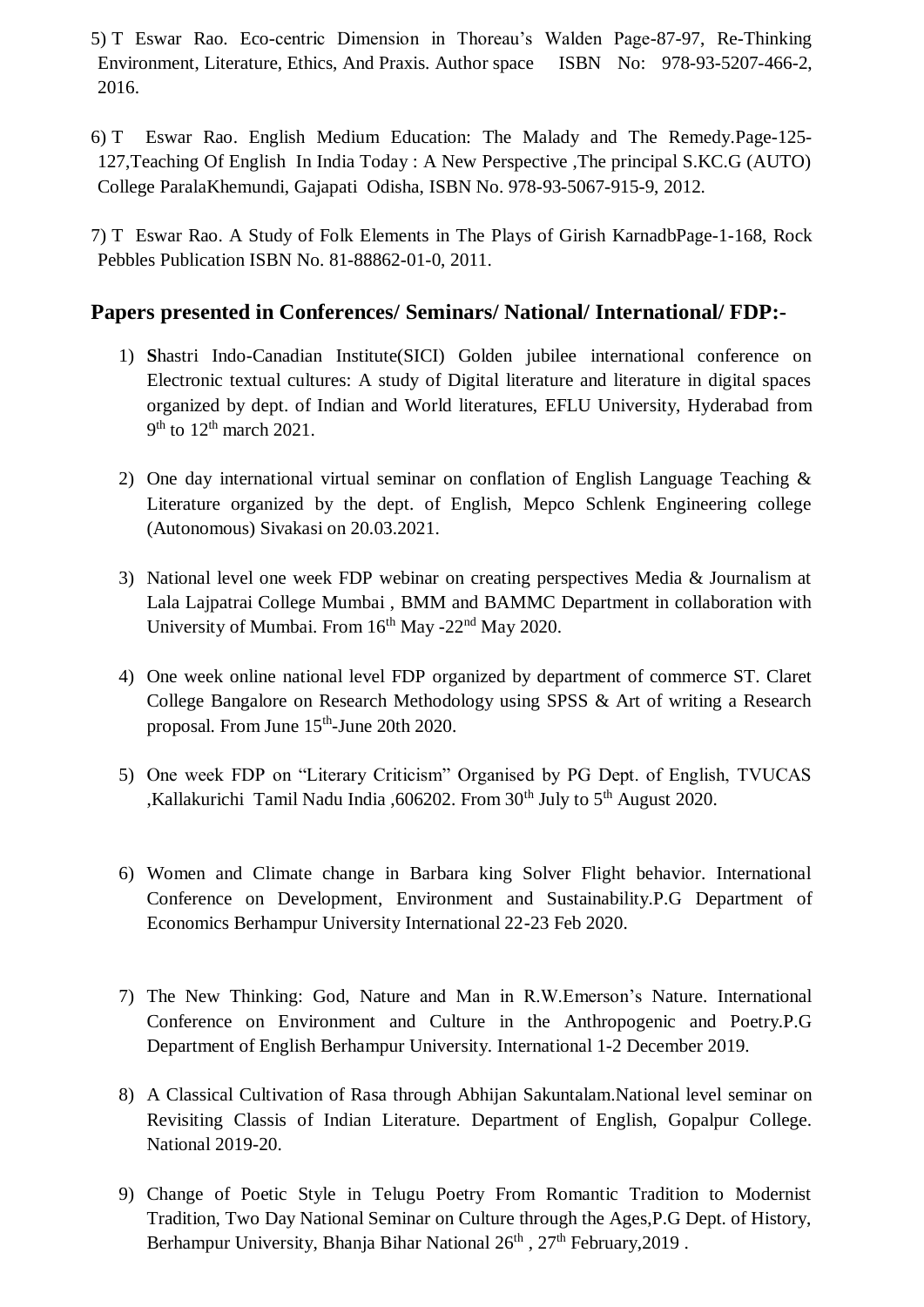- 10) Change of Poetic Style in Telugu Poetry From Romantic Tradition to Modernist Tradition, Two Day National Seminar on Culture through the Ages,P.G Dept. of History, Berhampur University, Bhanja Bihar, National  $26<sup>th</sup>$ ,  $27<sup>th</sup>$  February, 2019.
- 11) Contemporary Indian Theatre: Nationhood and Performance, International Conference on Performing the Nation; Memory and Desire in Contemporary Literature P.G Dept. of English, Berhampur University, Bhanja Bihar International 8<sup>th</sup>, 9<sup>th</sup> February, 2019.
- 12) Social Estrangement in Arthur Miller's Plays. $63<sup>rd</sup>$  All India English Teacher's Conference on Recent Trends in English Literature and English Language Teaching ,Department of English & Directorate of Distance Education, Sri Venkateswara University , Tirupati, National  $7<sup>th</sup>$  to  $9<sup>th</sup>$  January, 2019.
- 13) Indian Drama in English: A New Historicist and Cultural Materialism Approach. Two Day U.G.C National Seminar on Interdisciplinary in Literature, Dept. of English, SKCG (AUTO) College, Paralakhemundi National 16<sup>th</sup>, 17<sup>th</sup> January, 2019.
- 14) Re-Inventing Tradition: A Study of Girish Karnad's Plays XX International Conference on The Humanities across Cultures, Forum on Contemporary Theory, Baroda International  $17<sup>th</sup>$  to  $20<sup>th</sup>$  December, 2017.
- 15) Implications and Aftermath; In the Wake of Gayatri Chakravorty Spivak's Question International Conference on Inter Disciplinary Studies of Literature and Culture Dept. of English, Andhra University, Visakhapatnam International  $14<sup>th</sup>$  to  $16<sup>th</sup>$  March, 2019.
- 16) Socio-Psychological Pressure on the Black in Ralph Ellison's Invisible Man Two Day National Seminar on Subaltern Voice in Indian Writings in English Dept. of English, Gopalpur College, Berhampur. National 7<sup>th</sup>, 8<sup>th</sup> April, 2018.
- 17) Representation of Indian Modernity in Girish Karnad'sNagamandala And Hayavadhana.Two Day National Seminar on Indian Modernity's: Literature, Culture and Society Dept. of English, Central University of Karnataka, Kalaburagi National 22<sup>nd</sup>, 23<sup>rd</sup> March, 2018.
- 18) Diaspora Woman and Environment in Jhumpa Lahiri's The Lowland UGC. National Seminar on interrogating Woman, Environment, Literature: Eco critical Perspectives. Dept of English, Botany, Zoology, SKCG (AUTO) College National, 10th, 11<sup>th</sup> November, 2017.
- 19) Linguistic Minorities and Minority Rights, UGC sponsored National Seminar on Linguistic Human Rights Dept. of Linguistics, Berhampur UniversityNational20<sup>th</sup> September, 2017.
- 20) Multi perspectives of Human Rights in Arundhati Roy's: The Ministry of Utmost Happiness.UGC sponsored Two Days National Seminar on Violation of Human Rights in contemporary India: Challenges and prospect G Dept. of History, Berhampur UniversityNational18<sup>th</sup>, 19<sup>th</sup> September, 2017.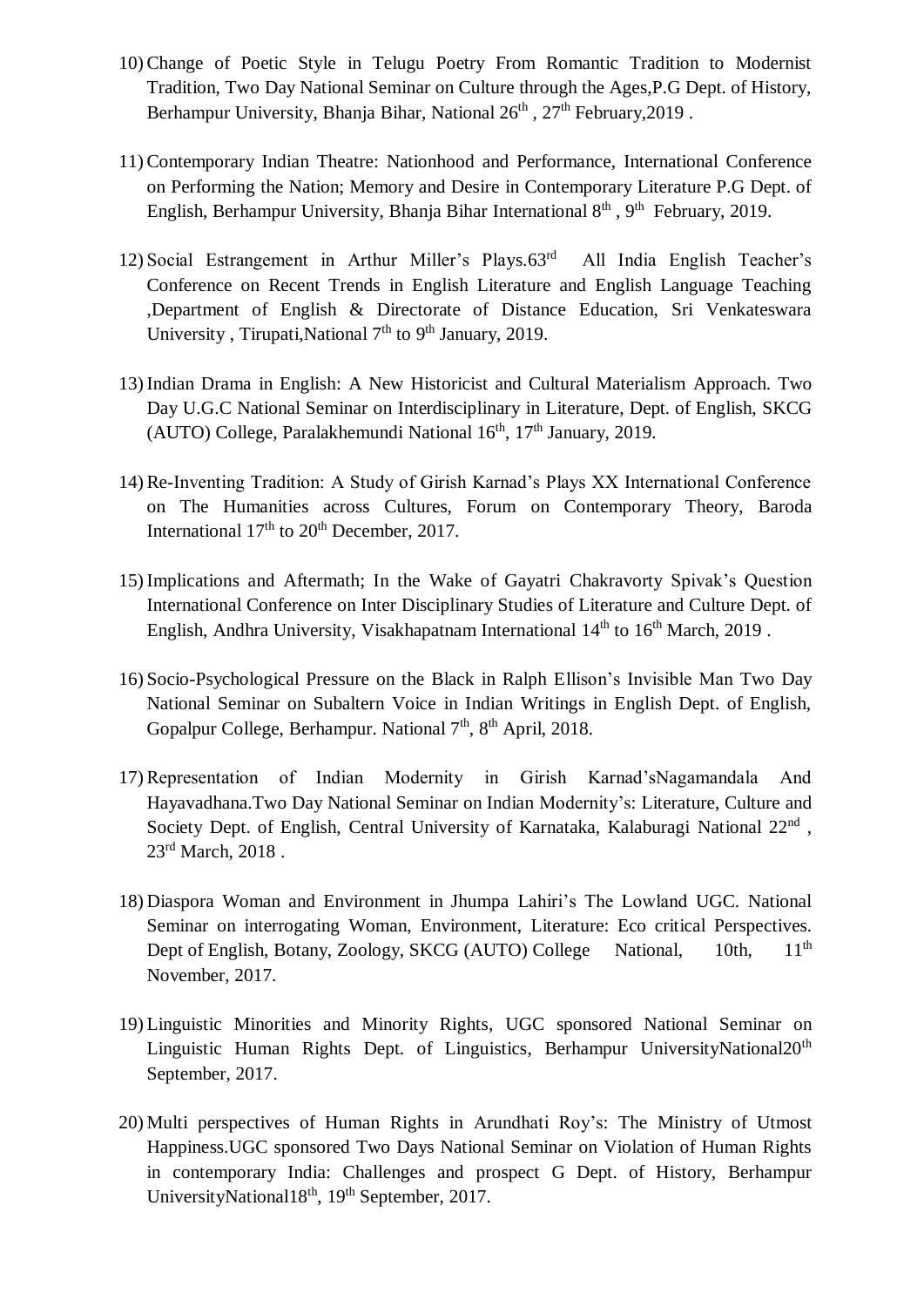- 21) Gender and number system in Kui language National Seminar Indigenous and Endangered Languages- Concerns for Documentation and Revitalization Dept. Linguistic Berhampur University National Mar, 18, 19 2017.
- 22) Eco-centric Dimension in Thoreau's Walden UGC international conference on Re-Thinking Environment, Literature, Ethics, And Praxis PG Dept. Of English Berhampur University International Dec, 28-30, 2016 .
- 23) The principles of Gandhi a thought and management UGC sponsored international conference on cross cultural dimensions of management: issues and challenges in the era of globalization organized by Dept. of MBA. Berhampur University International Nov, 24-25, 2016.
- 24) Dr. B R Ambedkar: The Apostle of Human Rights UGC Global Seminar on celebrating the ancient contemporary wisdom of fourth world Natives / Aboriginals/ Dalit Dept. Of English Acharya Nagarjuna University, Guntur.InternationalDec, 14-16, 2015.
- 25) A Version of puritan life in Nathaniel Hawthorne's The Scarlet Letter seminar on American Puritanism in literature PG Dept. Of English Berhampur University National, July, 25, 2015.
- 26) Language, literature and culture studies UGC National Seminar Dept. of English S.KC.G (AUTO) College ParalaKhemundi, National Jan, 7-8, 2015.
- 27) Deterritorialization of the Natives Center for Canadian studiesShastri Indo Canadian Institute (Sici) New Delhi National Mar, 12, 2014.
- 28) Indigenous people and their tights: issues & challenges Center for Canadian studies ICSSR –sponsored National seminar National Jan, 10-11, 2014.
- 29) An interpretation of Grish Karnad's works 58<sup>th</sup> all India teachers' conference Dept. Of English Andhra university, Vishakhapatnam National Dec, 27-29, 2013.
- 30) A Study of Historical Fictions and postcolonial Representation in Girish Karnads plays. National seminar on post-modernism in literature PG Dept. Of English Berhampur University National Jan, 30-31, 2013.
- 31) The Development of Saura language and culture UGC National Seminar S.K.C.G (AUTO)College Paralakhemundi ,Dept. of Languages English, odia, hindi, telugu, Sanskrit National Aug, 29-30, 2012.
- 32) English medium education: the Malady and the remedy UGC National Seminar in English S.KC.G (AUTO) College ParalaKhemundi Gajapati Odisha National Feb, 22- 23, 2012.
- 33) Media: An Impact on Contemporary Literary Thought.UGC sponsored National Seminar on Media Trends and Trial by Media Acharya Nagarjuna University Dept. Of journalism and mass communication National March, 15-17, 2009.